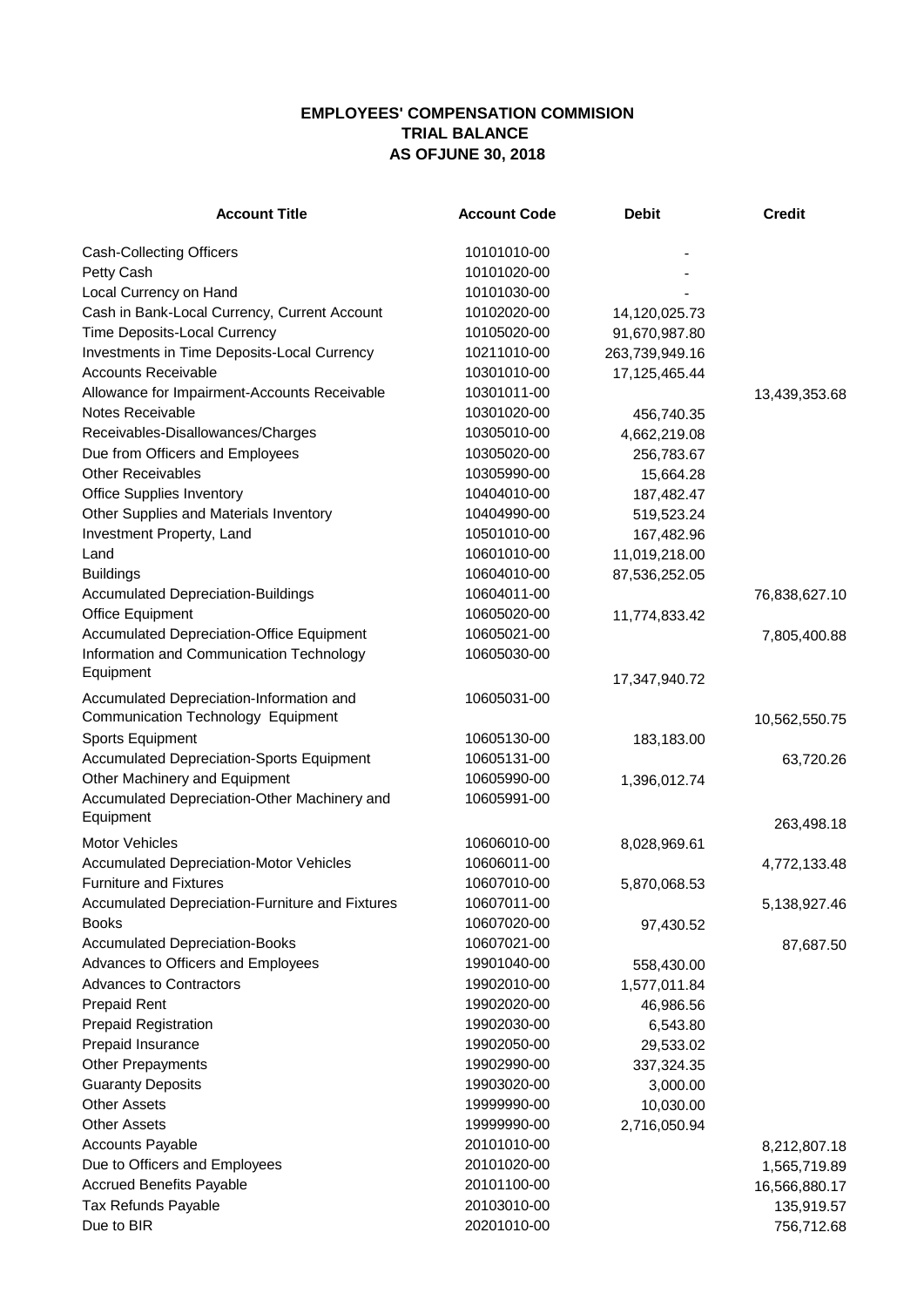## **EMPLOYEES' COMPENSATION COMMISION TRIAL BALANCE AS OFJUNE 30, 2018**

| <b>Account Title</b>                                   | <b>Account Code</b> | <b>Debit</b>  | <b>Credit</b>  |
|--------------------------------------------------------|---------------------|---------------|----------------|
| Due to GSIS                                            | 20201020-00         |               | 511,154.44     |
| Due to Pag-IBIG                                        | 20201030-00         |               | 123,759.98     |
| Due to PhilHealth                                      | 20201040-00         |               | 53,495.88      |
| Due to Government Corporations                         | 20201060-00         |               | 61,156.23      |
| <b>Bail Bonds Payable</b>                              | 20401030-00         |               | 167,700.00     |
| <b>Guaranty/Security Deposits Payable</b>              | 20401040-00         |               | 186,433.48     |
| <b>Other Payables</b>                                  | 29999990-00         |               | 6,437,590.38   |
| <b>Retained Earnings/(Deficit)</b>                     | 30701010-00         |               | 426,529,500.06 |
| Other Service Income                                   | 40201990-00         |               | 8,292,450.00   |
| Rent/Lease Income                                      | 40202050-00         |               | 6,218,944.32   |
| Interest Income                                        | 40202210-00         |               | 1,997,739.38   |
| Miscellaneous Income                                   | 40603990-00         |               | 70,930.39      |
| Salaries and Wages-Regular                             | 50101010-00         | 14,755,562.18 |                |
| Salaries and Wages-Casual/Contractual                  | 50101020-00         | 4,253,370.33  |                |
| Personnel Economic Relief Allowance (PERA)             | 50102010-00         | 1,103,363.99  |                |
| Representation Allowance (RA)                          | 50102020-00         |               |                |
| Transportation Allowance (TA)                          | 50102030-00         | 255,000.00    |                |
|                                                        | 50102040-00         | 201,000.00    |                |
| Clothing/Uniform Allowance                             | 50102050-00         | 550,000.00    |                |
| Subsistence Allowance                                  |                     | 27,200.00     |                |
| Laundry Allowance                                      | 50102060-00         | 3,708.97      |                |
| <b>Hazard Pay</b>                                      | 50102110-00         | 234,186.93    |                |
| Overtime and Night Pay                                 | 50102130-00         | 46,504.80     |                |
| Other Bonuses and Allowances                           | 50102990-00         | 3,181,563.00  |                |
| <b>Retirement and Life Insurance Premiums</b>          | 50103010-00         | 1,929,707.36  |                |
| Pag-IBIG Contributions                                 | 50103020-00         | 56,500.00     |                |
| <b>PhilHealth Contributions</b>                        | 50103030-00         | 186,468.09    |                |
| <b>Employees Compensation Insurance Premiums</b>       | 50103040-00         | 38,000.00     |                |
| <b>Other Personnel Benefits</b>                        | 50104990-00         | 2,574,000.00  |                |
| <b>Traveling Expenses-Local</b>                        | 50201010-00         | 2,281,447.58  |                |
| <b>Training Expenses</b>                               | 50202010-00         | 5,124,115.42  |                |
| <b>Office Supplies Expenses</b>                        | 50203010-00         | 346,988.16    |                |
| Fuel, Oil and Lubricants Expenses                      | 50203090-00         | 127,810.42    |                |
| <b>Textbooks and Instructional Materials Expenses</b>  | 50203110-00         | 1,500.00      |                |
| Semi-Expendable Machinery and Equipment Expenses       | 50203210-00         | 91,608.00     |                |
| Semi-Expendable Furniture, Fixtures and Books          | 50203220-00         | 163,027.00    |                |
| Other Supplies and Materials Expenses                  | 50203990-00         | 261,807.97    |                |
| <b>Water Expenses</b>                                  | 50204010-00         | 331,232.18    |                |
| <b>Electricity Expenses</b>                            | 50204020-00         | 1,332,808.42  |                |
| Postage and Courier Services                           | 50205010-00         | 99,529.75     |                |
| <b>Telephone Expenses</b>                              | 50205020-00         | 695,967.42    |                |
| <b>Internet Subscription Expenses</b>                  | 50205030-00         | 179,224.00    |                |
| <b>Extraordinary and Miscellaneous Expenses</b>        | 50210030-00         | 76,641.18     |                |
| <b>Legal Services</b>                                  | 50211010-00         | 32,500.00     |                |
| <b>Other Professional Services</b>                     | 50211990-00         | 2,848,831.87  |                |
| <b>Janitorial Services</b>                             | 50212020-00         | 1,256,224.93  |                |
| <b>Security Services</b>                               | 50212030-00         | 1,673,179.71  |                |
| <b>Other General Services</b>                          | 50212990-00         | 356,687.90    |                |
| Repairs and Maintenance-Buildings and Other Structures | 50213040-00         | 158,047.33    |                |
| Repairs and Maintenance-Machinery and Equipment        | 50213050-00         | 150,007.09    |                |